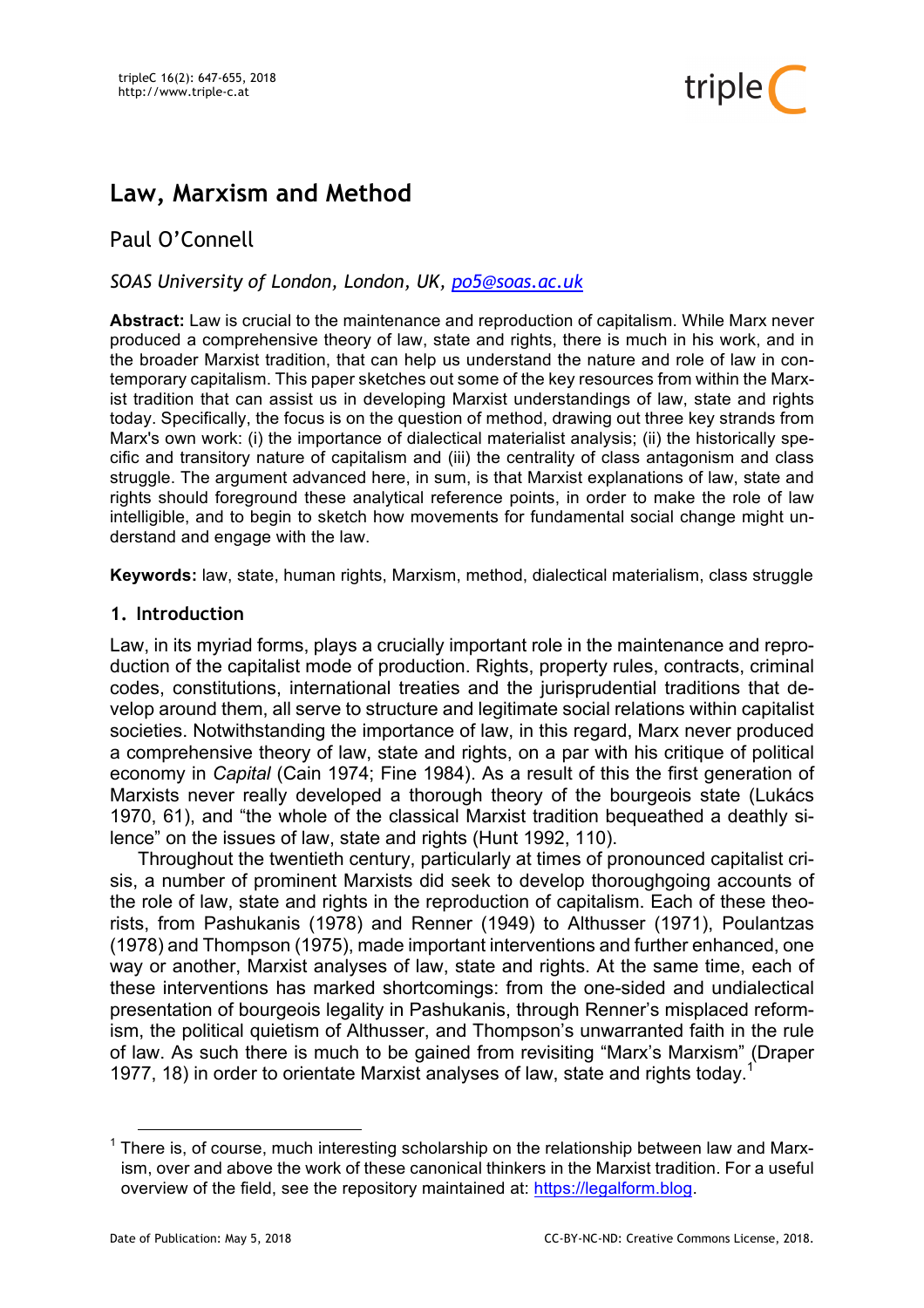In this brief intervention, the central argument put forward is that it is from Marx's method (broadly conceived) that we can gain most in developing analyses of law, state and rights today. In particular, it will be argued that there are three key themes in Marx's work that should inform Marxist approaches to the study of law, state and rights, namely: (i) the centrality of dialectical materialism; (ii) recognising the historically contingent and transitory nature of capitalism; and (iii) foregrounding class antagonism as central to understanding the dynamics of capitalist social relations.

#### **2. The Centrality of Method**

The collected works of Marx and Engels contain numerous discrete references to law, state and rights (Cain and Hunt 1979). However, in these various references there is no coherent, consistent theory or perspective. For example, in *The German Ideology* Marx and Engels state their unequivocal opposition to law (Marx and Engels 1845/46, 209), while later in Volume 1 of *Capital* (Marx 1867, Chapter 10) and in his *Inaugural Address of the Working Men's International Association* (Marx 1864) Marx lauds the successful struggle to have the ten-hour day enshrined in law, as a triumph for the working class. In *The Communist Manifesto* the state is construed in purely instrumental terms as a committee for managing the affairs of the ruling class (Marx and Engels 1848, 486) while at other times its relative autonomy is appreciated and stressed (Engels 1886 and 1890). And finally, across the voluminous collected works of Marx and Engels rights are both derided and defended at different times (O'Connell 2018).

As such, there is little to be gained from what Hal Draper terms "pointless quotationmongering" (Draper 1977, 17), or attempting to hang a complete Marxist theory of law, state and rights on this or that isolated statement or argument. There is no single or definitive Marxist theory of law, state and rights present in the work of Marx. This is because Marx, in spite of his ambition, did "not produce, as is sometimes supposed, a theory of everything" (Harvey 2012, 5). In place of comprehensive answers as to how to approach and think about the role of law, state and rights under capitalism, what we get from Marx is "methodological suggestions about the questions to be asked and where to start with answering them" (Hunt 2004, 602). This point about the centrality of method is made even more expansively by Lukács, who argued that even if we

"Orthodox Marxism, therefore, does not imply the uncritical acceptance of the results of Marx's investigations. It is not the 'belief' in this or that thesis, nor the exegesis of a 'sacred' book. On the contrary, orthodoxy refers exclusively to *method.* It is the scientific conviction that dialectical materialism is the road to truth and that its methods can be developed, expanded and deepened only along the lines laid down by its founders. It is the conviction, moreover, that all attempts to surpass or 'improve' it have led and must lead to over-simplification, triviality and eclecticism" (Lukács 1971, 1).

We may prefer to eschew the language of orthodoxy as antiquated or unhelpful, but even allowing for that, the point that Lukács makes here is of central importance. Namely that while we can learn from what Marx (and Engels) said specifically about law, state and rights, there is no need or value in simply trying to find the one, "correct" Marxist stance on law, state and rights. Rather, we can and should focus our attention on the methodological framework that Marx's work provides us with and use this as the starting point for developing Marxist analyses of law, state and rights adequate to the challenges of capitalism today.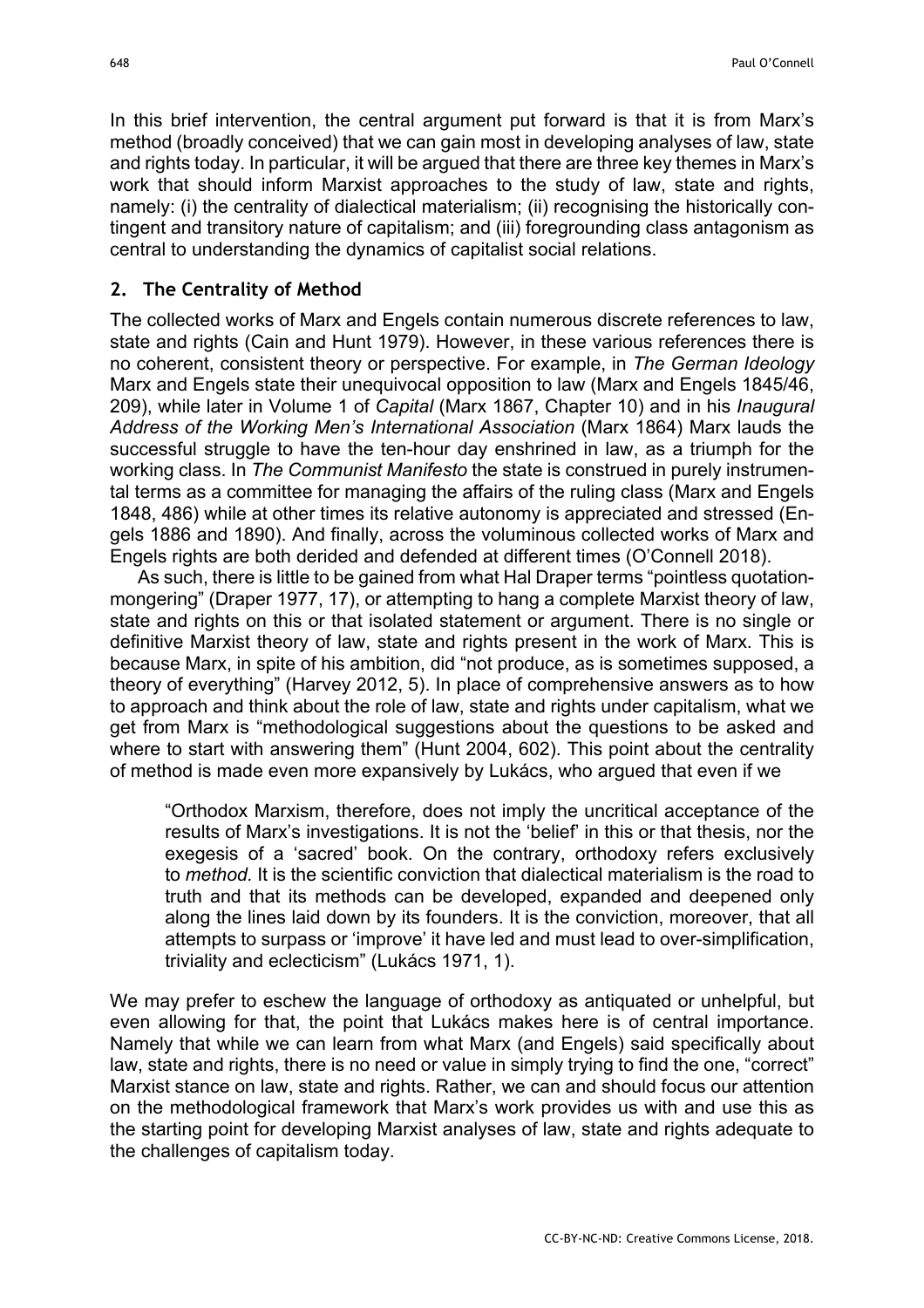## **3. Dialectical Materialism**

C.L.R. James argues that it is "impossible to deal with Marxism" unless upon the basis of dialectical materialism (James 1999, 44). Similarly, Bertell Ollman argues that all "of Marx's theories have been shaped by his dialectical outlook [...] and it is only by grasping dialectics that these theories can be properly understood, evaluated and put to use" (Ollman 2003, 4). It is important to recognise both elements of this methodological foundation in Marx's work – dialectics and materialism. These two elements are crucially related, and integral to one another – as Chase puts it, within this schema materialism provides the roadmap, but would be useless without the compass supplied by dialectics (Chase 1997, 33). As Marx himself noted, he took the dialectical method developed by Hegel and revolutionised it, by shifting the focus from abstract contradictions between ideas, to identifying the material contradictions in social life (Marx 1867, 102-103).

Marx's appropriation of aspects of Hegel's dialectical method (abstraction, contradiction, negation etc.) is augmented by his emphasis on materialism. In his well-known Preface to *A Contribution to the Critique of Political Economy*, Marx elaborates on his materialist philosophy, noting that over time his studies had led him to the conclusion that "neither legal relations nor political forms could be comprehended whether by themselves or on the basis of a so-called general development of the human mind, but that on the contrary they originate in the material conditions of life" (Marx 1859, 262). Marx develops this point further, when he argues that

"In the social production of their existence, men inevitably enter into definite relations, which are independent of their will, namely relations of production appropriate to a given stage in the development of their material forces of production. The totality of these relations of production constitutes the economic structure of society, the real foundation, on which arises a legal and political superstructure and to which correspond definite forms of social consciousness. The mode of production of material life conditions the general process of social, political and intellectual life. It is not the consciousness of men that determines their existence, but their social existence that determines their consciousness" (Ibid., 263).

It follows from this that in approaching questions of law, state, and rights, Marxist analyses should begin by stressing the specific historical and material conditions that give rise to particular legal forms. At the same time, this has to be supplemented with a dialectical understanding of specific legal forms not as things, but as complex and contradictory processes and relationships. Not static and one-sided, but dynamic, contradictory and changing. As Chase notes, stasis "represents appearance only, contradiction is the truth. Everything, in an odd but important way, is constantly in the process of becoming its opposite" (Chase 1997, 39).

Adopting this approach means contesting and rejecting liberal and legal formalist understandings of law as the natural embodiment of "human reason" (Montesquieu 1949/1748, 6). Instead, Marxist analyses should stress the specific and complex ways in which particular legal or state forms correspond to and bolster the prevailing mode of production. This does not entail a simplistic or mechanical deployment of the basesuperstructure metaphor. Instead, Marxist analyses can and should acknowledge the relative autonomy that legal regimes take on over time, while always stressing the ultimately determining role of the mode of production (Engels 1890). It should be stressed here that it is the production of surplus-value (in the form of profits, interest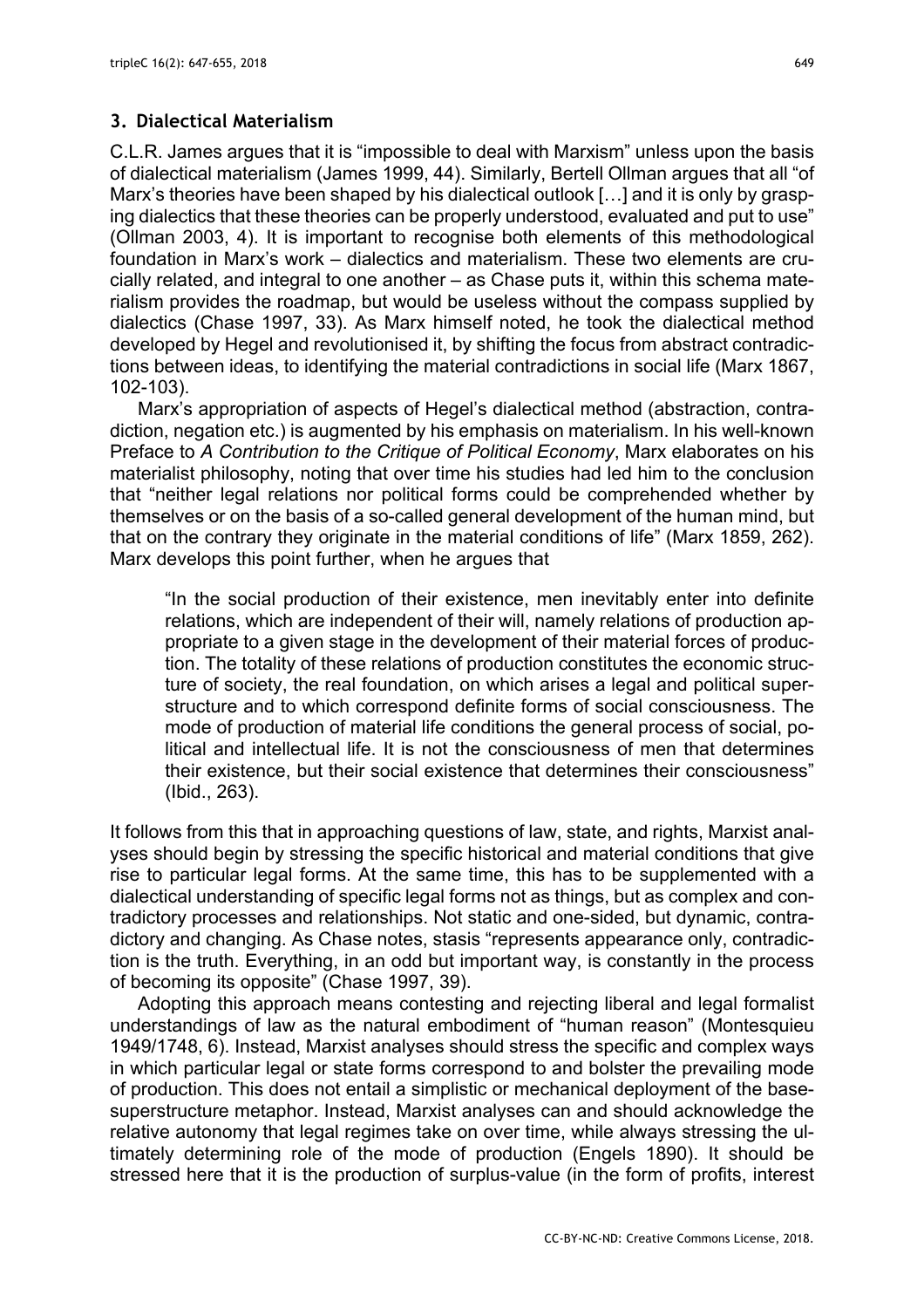and rents) which predominates within the capitalist mode of production, and that this is a social (dynamic, changing and contradictory) relationship, rather than a material thing (Harvey 2012, 15). In this context law, state and rights are elements of the complex set of social relations which contribute to the reproduction of capitalism, and not just epiphenomenal reflections of the material base (Steinberg 2016).

It follows that Marxist analyses should endeavour to avoid the ahistorical, metaphysical and one-sided accounts of law, state and rights produced by liberal and leftliberal critical theorists alike. Instead of either blindly valorising existing forms, or dismissing them out of hand, Marxist analyses should focus on tracing the concrete material relationships that produce and sustain given legal or state forms. Alongside this, Marxist analyses have to be attentive to the complex, contradictory and dynamic character of given legal forms or relationships. Failing to do so runs the risk of falling back into idealist or metaphysical accounts or critiques of law, state and rights that do not touch the reality of social relations, and the possibilities for fundamental change.

#### **4. The Specificity of Capitalism**

Dialectical materialism should form the starting point for Marxist analyses of law, state and rights. However, this aspect of Marx's method, in the strict sense, needs to be complemented with two other crucial elements. The first of these flows almost directly from Marx's application of dialectical materialism to the study of social transformation over time. It is the historical contingency and transience of the capitalist mode of production. In this regard, Marx argued that the rational and revolutionary aspect of dialectics "includes in its positive understanding of what exists a simultaneous recognition of its negation" (Marx 1867, 103). It follows from this that "the present society is no solid crystal, but an organism capable of change and constantly engaged in a process of change" (Marx 1867, 93).

The second point here is as important as the first. The capitalist mode of production, with its attendant social forms, emerges at a specific historical stage, and in due course will be superseded. This leads to what Paul Sweezy refers to as an important "major premise" for Marxists: the transitory character of capitalism (Sweezy 1946, 22). This does not imply teleological certainty, or iron laws of historical development, but adopting an understanding of the capitalist mode of production and its social forms as contingent and transitory is crucial for orientating Marxist analyses of concrete issues in their broader, historical context.

In Marx's broad theoretical schema, capitalism as a historically contingent social form is not static but riven with fundamental contradictions that presage its transformation. Class contradictions (to which we return below) are central here. As Rühle argues, for Marx class struggle becomes a "law of historical evolution" with "socialism as the necessary and logical outcome of that struggle" (Rühle 1929, 392). This latter point provides a crucially important political and theoretical premise for Marxist analysis, namely the inevitability of socialism. This point is well made by James, who argues that

"[…] the inevitability of socialism remains an imperative necessity for Marxists as a conception. The reason is this: we have a lot of objective facts before us, historical events, an immense variety of happenings. When you observe them you have to decide which you support, which will advance the perspectives you have, and which are acting against these perspectives. Which, in other words [...] are leading in the advance toward a socialist society and which are not,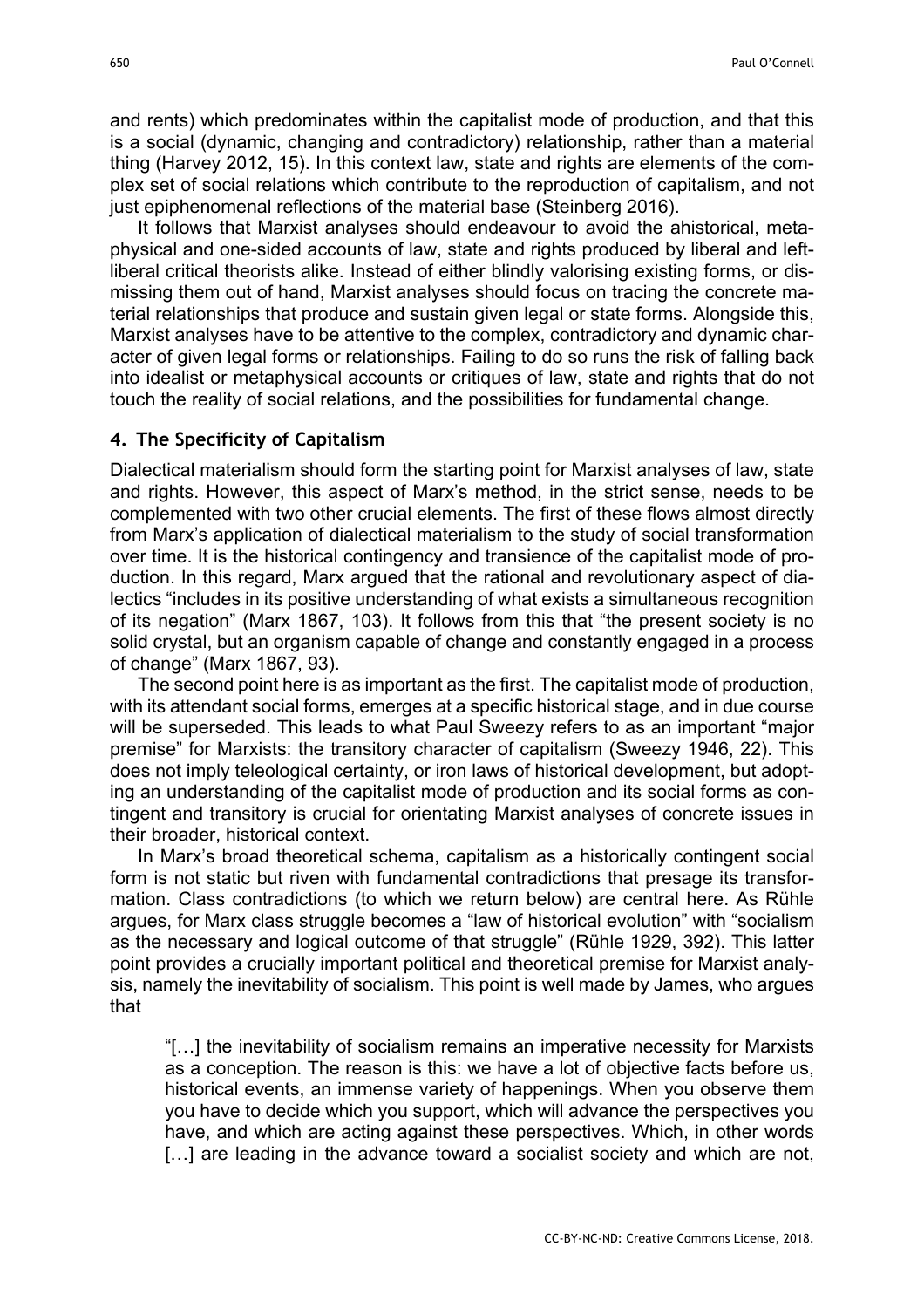which are leading, with the basic Marxist conception, to barbarism" (James 1999, 44).

The inevitability of socialism, on this understanding, provides a crucial "criterion of judgment" for developing and orientating Marxist analyses (Ibid.).

When it comes to Marxist analyses of law, state and rights, two key implications flow from this aspect of Marx's methodological framework. The first is that Marxist analyses have to dispute and contest the naturalness of existing legal and state forms. The bourgeois<sup>2</sup> theorist treats capitalism as natural, inevitable, and self-evident and as such views existing legal forms and relations as "the necessary relations arising from the nature of things" (Montesquieu 1949/1748, 1), or as the "necessary components of a just society" (Harel 2014, 3). In contrast, a central task for Marxist analyses is to show how particular legal forms arise, not as the inevitable product of reason, but contingently, in specific historical contexts coloured by the prevailing mode of production.

The second crucial point which follows, is that not only are given legal and state forms historically contingent, but transitory also. This latter point is particularly important today. For Marx and Engels, the entirety of their political and theoretical work was dedicated to building and supporting a movement which would abolish "the present state of things" (Marx and Engels 1845/46, 49). In contrast, much contemporary Marxism is marked by a quietism (Anderson 1979) which, while holding to the forms of Marxist analysis, has broken with the fundamental idea of Marxism as the theory and practice of human liberation. Instead, Marxism in this vein "becomes a theory of capitalist domination" (Holloway 2012, 516).

Interestingly, we then arrive at a position where both mainstream (positivist, formalist, natural law) and critical accounts of law end up as two sides of the same coin. The former seeking to rationalise or perfect extant legal forms, while the latter engages in a one-sided "thrashing" of prevailing legal norms, but with both ultimately retaining the capitalist mode of production as an unalterable premise. In contrast to either of these perspectives, Marxist analyses should neither valorise the extant order nor succumb to resigned fatalism. Appreciating the historical contingency and transience of capitalism and its attendant legal and state forms, allows for the development of analyses which rejects the false necessity of existing relations (Sweezy 1946, 22), but also provides a criterion for identifying, developing and supporting changes that advance the broader cause of fundamental social transformation.

## **5. Class Struggle**

The final element of Marx's methodological framework is the centrality of class struggle. Without having the space to go into the debates on class and class analysis in any great depth here, it is important to make a few brief points. Class, for Marx, is the fundamental contradiction at the heart of the capitalist mode of production (Wood 1988; Mészáros 1995). Class exploitation is the defining factor within Marxist analyse, but understood properly it does not discount or discard the other, crucially important, valences of oppression, be it gender, race, caste or sexuality. Finally, class in the Marxist tradition, is best understood as the structural relationship of specific groups of people to control over the appropriation of surplus-value (Draper 1977, 14). Crucially, what

 $2$  The term bourgeois is used here to refer to the very broad range of thinkers that view the capitalist order "as the absolute and ultimate form of social production, instead of as a historically transient stage of development" (Marx 1867, 96).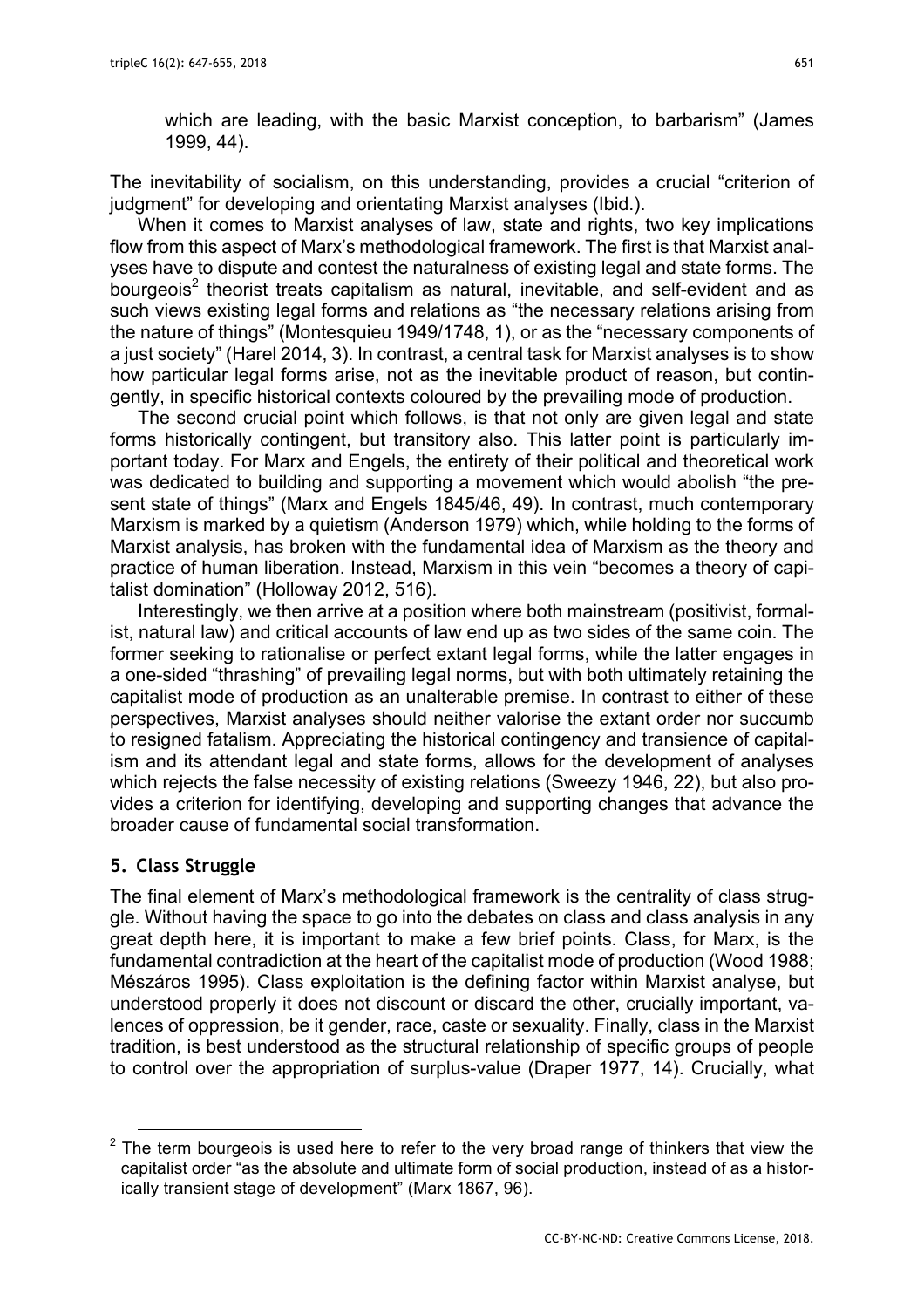this means is that irrespective of how people subjectively define and understand themselves, as temporarily frustrated millionaires or whatever, the vast majority of people remain, under contemporary capitalism, working class (Mohun 2016).

From his earliest philosophical works, through to his mature political economy and in everything between, Marx stressed the centrality of class antagonism and class struggle to his understanding of how capitalism emerged, functions and develops over time. In his *Contribution to the Critique of Hegel's Philosophy of Right*, Marx had already arrived at a position which stressed the fundamental contradictions between meaningful human emancipation and the institution of private property. From this he concluded that that the "heart" of human emancipation is the nascent proletariat, and that the attainment of such emancipation will necessitate "the negation of private property" (Marx 1844, 187).

As is well known, in *The Communist Manifesto* Marx and Engels identified class struggle as the motor force of historical change and charged the international working class with the responsibility of suppressing and transcending the capitalist mode of production (Marx and Engels 1848). It is noteworthy, that not only in these political interventions, but also in his most mature scientific work, Marx returns time and again to the centrality of class struggle. For example, in the Postface to the second edition of *Capital Volume I*, Marx notes that the appreciation which *Capital* gained "in wide sections of the German working class is the best reward for my labours" (Marx 1867, 95). Similarly, in the Preface to the French edition of *Capital*, Marx notes that making the work accessible to the working class is, for him, a consideration which "outweighs everything else" (Ibid., 104).

Class antagonism and class struggle, then, is the "foundation of all of Marx's politics", and fundamentally colours his methodological approach to understanding the capitalist mode of production (Draper 1977, 14). The fundamental dynamic which characterises capitalism is the contradiction between the capitalist class and the working class. As capitalism is a system predicated on the ceaseless expansion of capital, and as this is accomplished through the exploitation of labour there is inherent within the capitalist mode of production an irreducible conflict between the interests of the two classes.

The augmentation of capital results in the exploitation and degradation of labour and the working class. As Marx puts it at the end of Volume 1 of *Capital:*

"[…] all methods for the production of surplus-value are at the same time methods of accumulation; and every extension of accumulation becomes again a means for the development of those methods. It follows therefore that in proportion as capital accumulates, the lot of the labourer, be his payment high or low, must grow worse […] It establishes an accumulation of misery, corresponding with accumulation of capital. Accumulation of wealth at one pole is, therefore, at the same time accumulation of misery, agony of toil slavery, ignorance, brutality, mental degradation, at the opposite pole, i.e., on the side of the class that produces its own product in the form of capital" (Marx 1867, 709).

The processes of capital accumulation and the reproduction of the capitalist mode of production result in a system of inequality and unfreedom for the working class, and the attendant systemic inequality that comes with this (Wright 2005).

In marked contrast to the reality produced by the operation of the capitalist mode of production, the ideology of liberal legalism posits a world of free and equal individuals, engaged in the pursuit of rational self-interest, which legitimates systemic class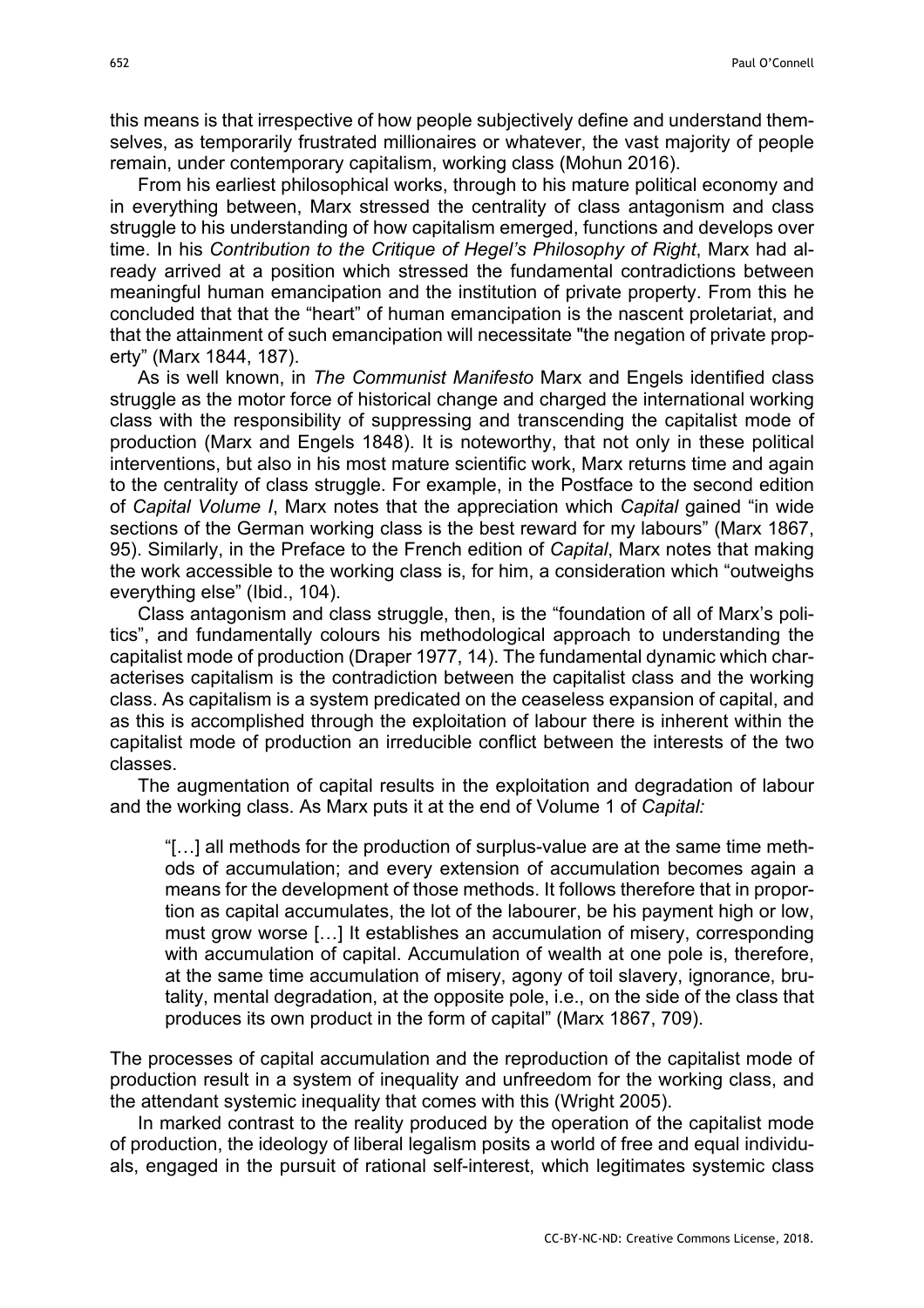inequality and antagonism "by denying their existence" (Wood 1988, 14). As Montesquieu once put it, as soon as the state of nature is abandoned only "the protection of the laws" can make people free and equal (Montesquieu 1949/1748, 111). Likewise, Dicey waxed lyrical about the majestic equality of the law, which "every man, whatever be his rank or condition" is subject to equally (1982/1915, 114). And this tradition is kept alive by contemporary theorists, who maintain that strong legal protections are a "necessary precondition for freedom" (Harel 2014, 7).

In contrast to this idealisation of existing legal rules and forms as natural, neutral and conducive to equality and freedom, a central task of Marxist analyses of law, state and rights is to highlight the role they play in structuring and legitimating societies riven with class inequalities and contradictions. In this regard there is some truth in both the claim that "bourgeois jurisprudence" is "the will of [the ruling class], made into a law for all" (Marx and Engels 1848, 501) *and* the observation that the law is rarely "the harsh, unmitigated, unadulterated expression of the domination of one class" (Engels 1890, 60).

At this point all of the elements of Marx's method discussed so far come together, as they must in any concrete analysis. Given legal rules, rights or state forms will always be the product of concrete historical developments and contestations. As such any given rule will reflect a combination of the objective requirements of the mode of production, and the subjective balance of forces between contesting classes. It is important to try to bring all of these aspects into relief, in order to avoid all the ills of reification, quietism or simplistic mechanical materialism.

For example, the recent round of proposals for mega-regional trade deals (TTIP, TPP etc. with NAFTA as an early forerunner) are an attempt to address the structural crisis of capitalism (Mészáros 1995). In this regard, these proposed new legal regimes respond to a structural need of the mode of production (restoring profitability), as well as advancing the interests of specific factions of capital. At the same time, these proposed agreements were opposed by broad collations of trade unionists, environmentalist and others throughout Europe, Asia and Latin America. The proposed agreements have, for now, been put on hold, but as and when something approximating the original proposals re-emerges, it will be the product of both the objective requirements of the changing mode of production, and of class struggle.

Generalising from this, Marxist analyses of law, state and rights should stress the role that given legal forms perform in structuring, and ideologically legitimating fundamentally class divided societies. At the same time, Marxist analyses should be attentive to the contradictions prevailing in given regimes, and the potential within them to advance the immediate interests of working class and other subaltern groups. As a matter of politics, informed by the insights of dialectical materialist analysis, it is possible to appreciate that legal rhetoric and rules which "disguise the nature of ruling power" can "simultaneously" become site of struggle "for those who would dislodge that very power" (Chase 1997, 56). This latter point is crucially important, because Marxism provides us with a way of understanding "social reality which [provides] the appropriate theoretical basis for changing it" (Lukács 1970, 93).

Class antagonism and class struggle provide the fulcrum on which Marx's entire method hinges. It brings together the dialectical materialist understanding of the centrality of material contradictions to social change, with the historical contingency and transience of capitalism. As such Marxist analyses of law, state and rights have to be able to account for the messy and contradictory ways in which legal and state forms fundamentally sustain the extant mode of production, while also mediating and crystallising (for a time) the class antagonisms at the heart of capitalism.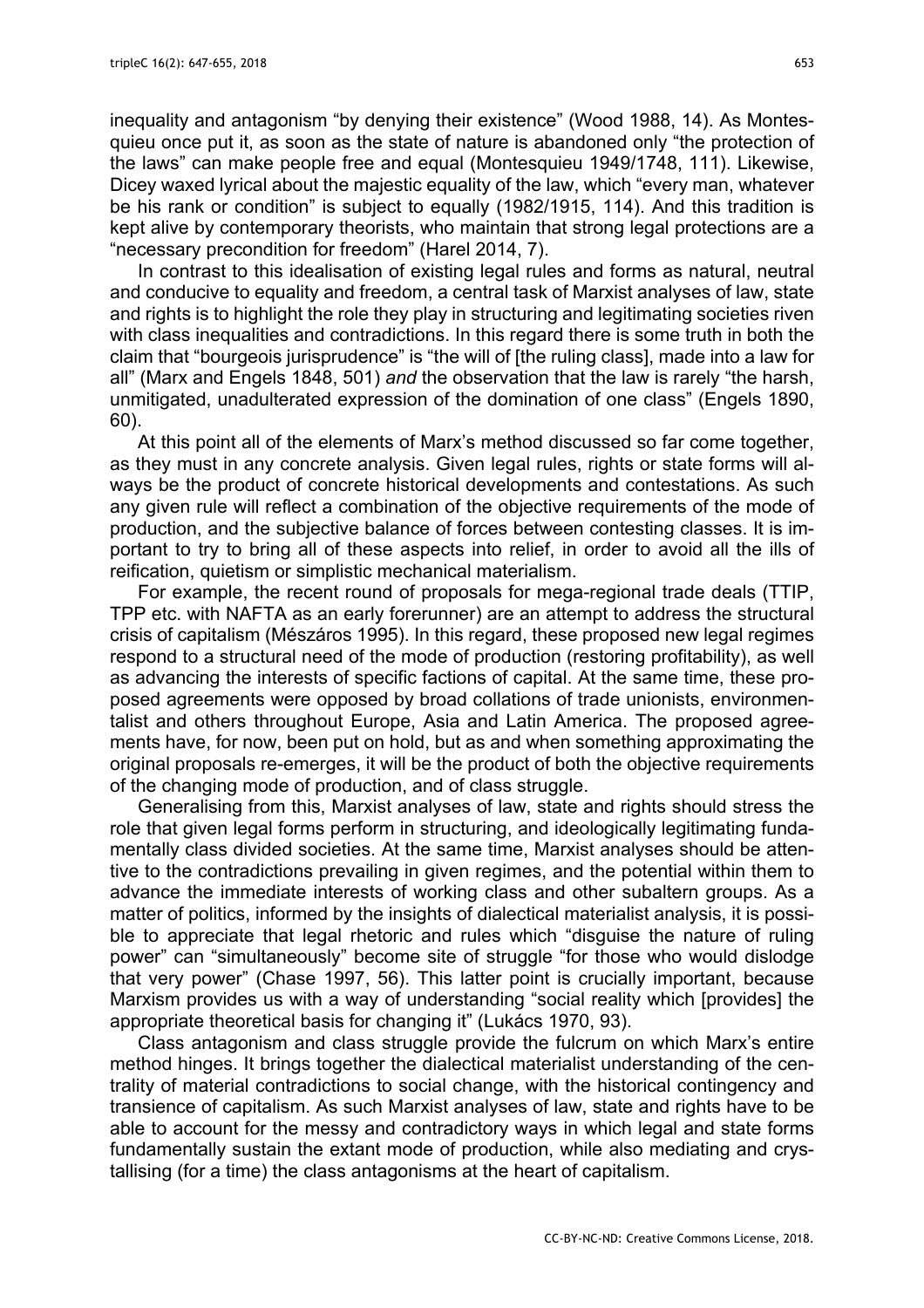#### **6. Conclusion**

As noted at the outset, Marx's work does not provide us with a comprehensive theory of everything, into which we can simply plug in contemporary data and get the correct conclusion. In particular, Marx's work does not provide us with a clear and consistent statement as to how we should approach the important questions as to the role of law, state and rights. With that said, Marx's work does provide us with "a basic and irreplaceable template" (Harvey 2012, 18) upon which we can begin to construct our own analyses of law, state and rights today.

The outline argument presented here is that dialectical materialism, the historical contingency and transience of the capitalist mode of production, and class struggle are the central methodological reference points that we can and should take from Marx to inform the development of Marxist analyses of law, state and rights. It is important to recall in all of this that while Marx may be lumped in with Weber and others in the pantheon of great social scientists, his work represents so much more than just another critical resource. Marx's entire life's work was, as per his eleventh thesis on Feuerbach, concerned with understanding the reality of capitalism, so as to change it. There is no easy way to map this revolutionary commitment onto methods for understanding law, state and rights, but that is the challenge which we must confront.

#### **References**

Althusser, Louis. 1971. *On Ideology*. London: Verso.

- Anderson, Perry. 1979. *Considerations on Western Marxism*. London: Verso.
- Berman, Marshal. 1999. *Adventures in Marxism*. London: Verso.
- Cain, Maureen. 1974. The Main Themes in Marx' and Engels' Sociology of Law. *British Journal of Law and Society* 1 (2): 136-148.
- Cain, Maureen and Alan Hunt. 1979. *Marx and Engels on Law*. London: Academic Press. Chase, Anthony. 1997. *Law and History*. New York: The New Press.
- Dicey, Albert V. 1982/1915. *Introduction to the Study of the Law of the Constitution*. Indianapolis, IN: Liberty Fund.
- Draper, Hal. 1977. *Karl Marx's Theory of Revolution – Volume 1: State and Bureaucracy*. New York: Monthly Review Press.
- Engels, Friedrich. 1890. Letter to Conrad Schmidt. In *MECW Volume 49*, 57-65. London: Lawrence & Wishart.

Engels, Friedrich. 1886. Ludwig Feuerbach and the End of Classical German Philosophy. In *MECW Volume 26*, 353-398. London: Lawrence & Wishart.

Fine, Bob. 1984. *Democracy and the Rule of Law: Marx's Critique of the Legal Form*. London: Pluto.

Harel, Alon. 2014. *Why Law Matters*. Oxford: Oxford University Press.

- Harvey, David. 2012. History Versus Theory: A Commentary on Marx's Method in Capital. *Historical Materialism* 20 (2):3-38.
- Holloway, John. 2012. Crisis and Critique. *Capital & Class* 36(3) 515-519.

Hunt, Alan. 2004. Getting Marx and Foucault into Bed Together. *Journal of Law and Society* 31 (4): 592-609.

- Hunt, Alan. 1992. A Socialist Interest in Law. *New Left Review* I/192: 105-119.
- James, C.L.R. 1999. Marxism for Our Times. In *Marxism For Our Times: C.L.R. James on Revolutionary Organization*, edited by Martin Glaberman, 43-66. Jackson, MS: University Press of Mississippi.

Lukács, Georg. 1971. *History and Class Consciousness*. Cambridge MA: MIT Press.

Lukács, Georg. 1970. *Lenin: A Study in the Unity of His Thought*. London. New Left Books. Marx, Karl. 1867. *Capital: A Critique of Political Economy: Volume One.* London: Penguin.